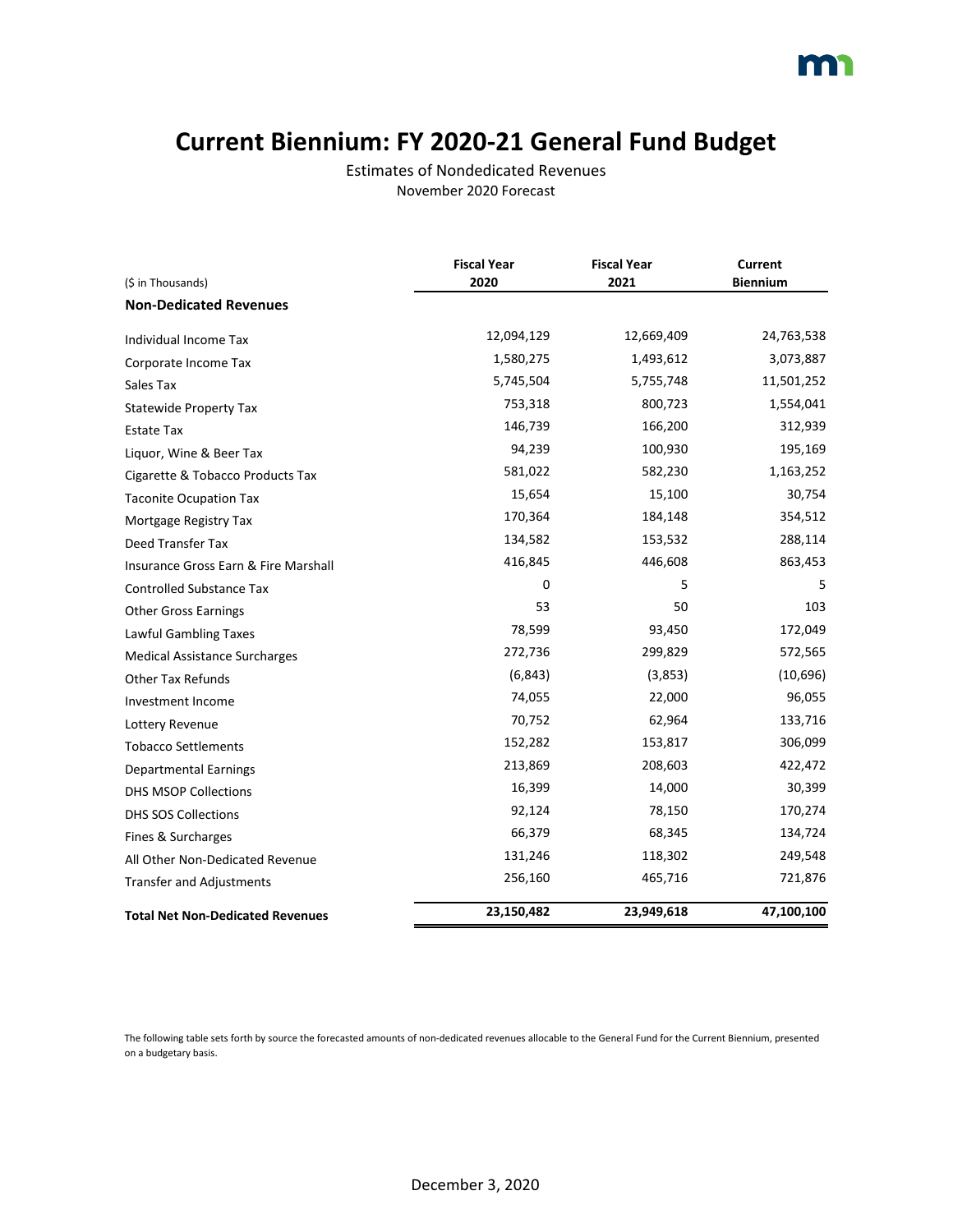### **Current Biennium: FY 2022-23 General Fund Budget**

Estimates of Nondedicated Revenues November 2020 Forecast

|                                         | <b>Fiscal Year</b> | <b>Fiscal Year</b> | Current         |
|-----------------------------------------|--------------------|--------------------|-----------------|
| (\$ in Thousands)                       | 2022               | 2023               | <b>Biennium</b> |
| <b>Non-Dedicated Revenues</b>           |                    |                    |                 |
| Individual Income Tax                   | 13,029,035         | 13,542,065         | 26,571,100      |
| Corporate Income Tax                    | 1,445,899          | 1,498,649          | 2,944,548       |
| Sales Tax                               | 6,104,421          | 6,372,853          | 12,477,274      |
| <b>Statewide Property Tax</b>           | 772,462            | 767,776            | 1,540,238       |
| Estate Tax                              | 170,400            | 181,800            | 352,200         |
| Liquor, Wine & Beer Tax                 | 103,100            | 105,930            | 209,030         |
| Cigarette & Tobacco Products Tax        | 576,740            | 576,670            | 1,153,410       |
| <b>Taconite Ocupation Tax</b>           | 19,100             | 20,900             | 40,000          |
| Mortgage Registry Tax                   | 153,997            | 150,855            | 304,852         |
| Deed Transfer Tax                       | 157,536            | 157,070            | 314,606         |
| Insurance Gross Earn & Fire Marshall    | 450,201            | 472,419            | 922,620         |
| <b>Controlled Substance Tax</b>         | 5                  | 5                  | 10              |
| <b>Other Gross Earnings</b>             | 50                 | 50                 | 100             |
| Lawful Gambling Taxes                   | 127,950            | 137,950            | 265,900         |
| <b>Medical Assistance Surcharges</b>    | 303,057            | 313,206            | 616,263         |
| <b>Other Tax Refunds</b>                | (5,003)            | (5,303)            | (10, 306)       |
| Investment Income                       | 22,000             | 22,000             | 44,000          |
| Lottery Revenue                         | 60,897             | 61,495             | 122,392         |
| <b>Tobacco Settlements</b>              | 150,939            | 148,180            | 299,119         |
| <b>Departmental Earnings</b>            | 209,664            | 214,425            | 424,089         |
| <b>DHS MSOP Collections</b>             | 14,000             | 14,000             | 28,000          |
| <b>DHS SOS Collections</b>              | 79,550             | 79,550             | 159,100         |
| Fines & Surcharges                      | 70,686             | 75,170             | 145,856         |
| All Other Non-Dedicated Revenue         | 98,415             | 97,872             | 196,287         |
| <b>Transfer and Adjustments</b>         | 186,558            | 186,688            | 373,246         |
| <b>Total Net Non-Dedicated Revenues</b> | 24,301,659         | 25,192,275         | 49,493,934      |

The following table sets forth by source the forecasted amounts of non-dedicated revenues allocable to the General Fund for the Current Biennium, presented on a budgetary basis.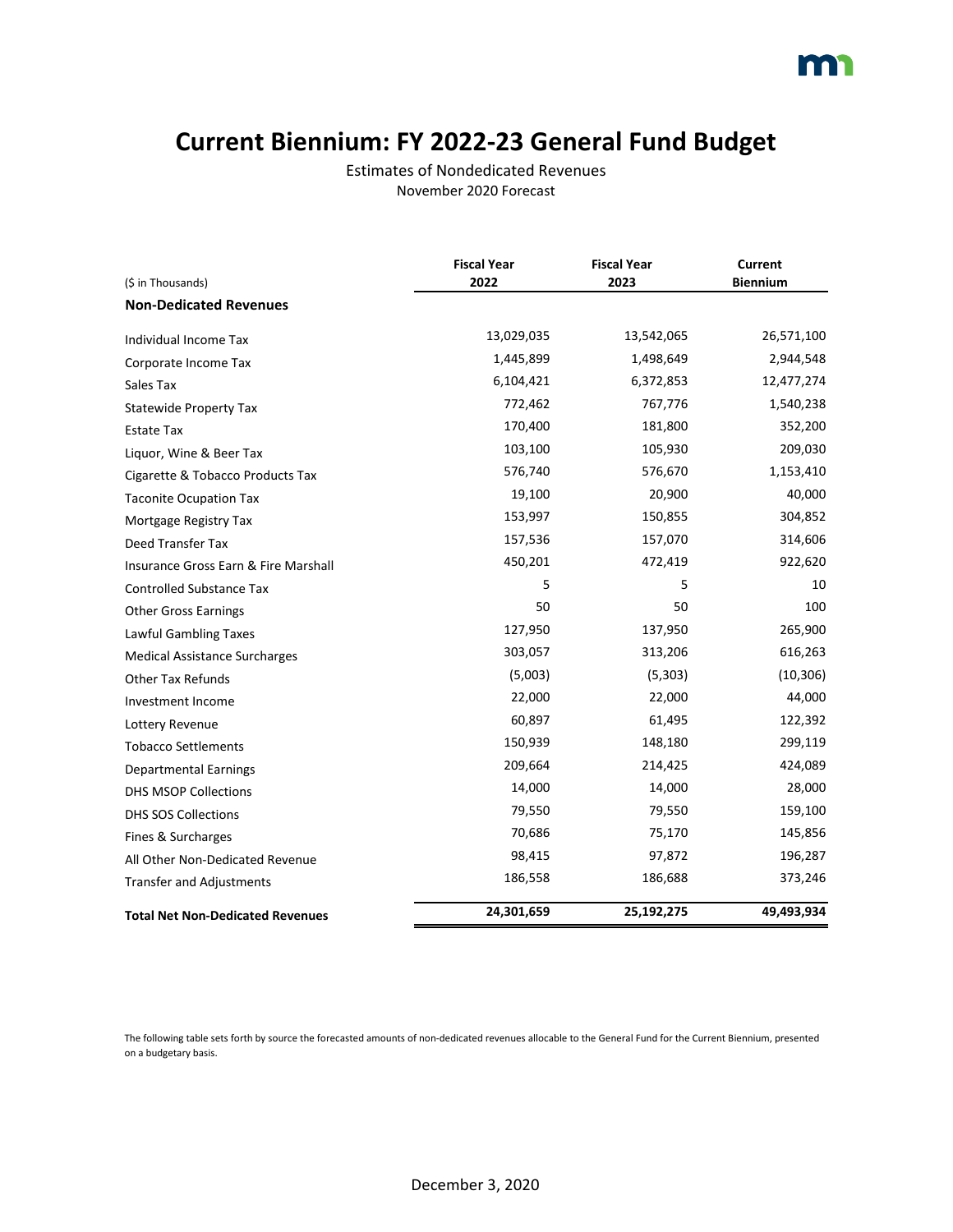

### **FY 2020 General Fund Budget**

November 2020 Forecast vs End of 2020 5<sup>th</sup> Special Legislative Session

|                                           | Oct SS     | Actual     | \$         |
|-------------------------------------------|------------|------------|------------|
|                                           | FY 2020    | FY 2020    | Change     |
| <b>Actual &amp; Estimated Resources</b>   |            |            |            |
| <b>Balance Forward From Prior Year</b>    | 3,971,359  | 3,971,359  | 0          |
| <b>Current Resources:</b>                 |            |            |            |
| <b>Tax Revenues</b>                       | 22,180,466 | 22,077,216 | $-103,250$ |
| Non-Tax Revenues                          | 766,866    | 817,106    | 50,240     |
| Subtotal - Non-Dedicated Revenue          | 22,947,332 | 22,894,322 | $-53,010$  |
| <b>Dedicated Revenue</b>                  | 0          | 795        | 795        |
| <b>Transfers In</b>                       | 155,936    | 155,643    | $-293$     |
| Prior Year Adjustments                    | 26,660     | 99,722     | 73,062     |
| Subtotal - Other Revenue                  | 182,596    | 256,160    | 73,564     |
| Subtotal-Current Resources                | 23,129,928 | 23,150,482 | 20,554     |
| <b>Total Resources Available</b>          | 27,101,287 | 27,121,841 | 20,554     |
| <b>Actual &amp; Estimated Spending</b>    |            |            |            |
| E-12 Education                            | 9,853,360  | 9,835,739  | $-17,621$  |
| <b>Higher Education</b>                   | 1,698,853  | 1,693,377  | $-5,476$   |
| Property Tax Aids & Credits               | 1,872,901  | 1,866,803  | $-6,098$   |
| Health & Human Services                   | 7,262,133  | 7,035,367  | $-226,766$ |
| Public Safety & Judiciary                 | 1,284,418  | 1,236,945  | $-47,473$  |
| Transportation                            | 210,447    | 174,820    | $-35,627$  |
| Environment                               | 174,898    | 166,422    | $-8,476$   |
| Agriculture & Housing                     | 128,833    | 129,729    | 896        |
| Jobs, Economic Development & Commerce     | 211,867    | 174,251    | $-37,616$  |
| State Government & Veterans               | 827,681    | 794,715    | $-32,966$  |
| Debt Service                              | 540,081    | 540,081    | 0          |
| Capital Projects & Grants                 | 130,034    | 129,727    | $-307$     |
| <b>Estimated Cancellations</b>            | $-5,000$   | 0          | 5,000      |
| <b>Total Expenditures &amp; Transfers</b> | 24,190,506 | 23,777,976 | -412,530   |
| <b>Balance Before Reserves</b>            | 2,910,781  | 3,343,865  | 433,084    |
| <b>Cash Flow Account</b>                  | 350,000    | 350,000    | 0          |
| <b>Budget Reserve</b>                     | 2,358,698  | 2,358,698  | 0          |
| Stadium Reserve                           | 56,052     | 55,700     | $-352$     |
| <b>Appropriations Carried Forward</b>     | 0          | 246,058    | 246,058    |
| <b>Budgetary Balance</b>                  | 146,031    | 333,409    | 187,378    |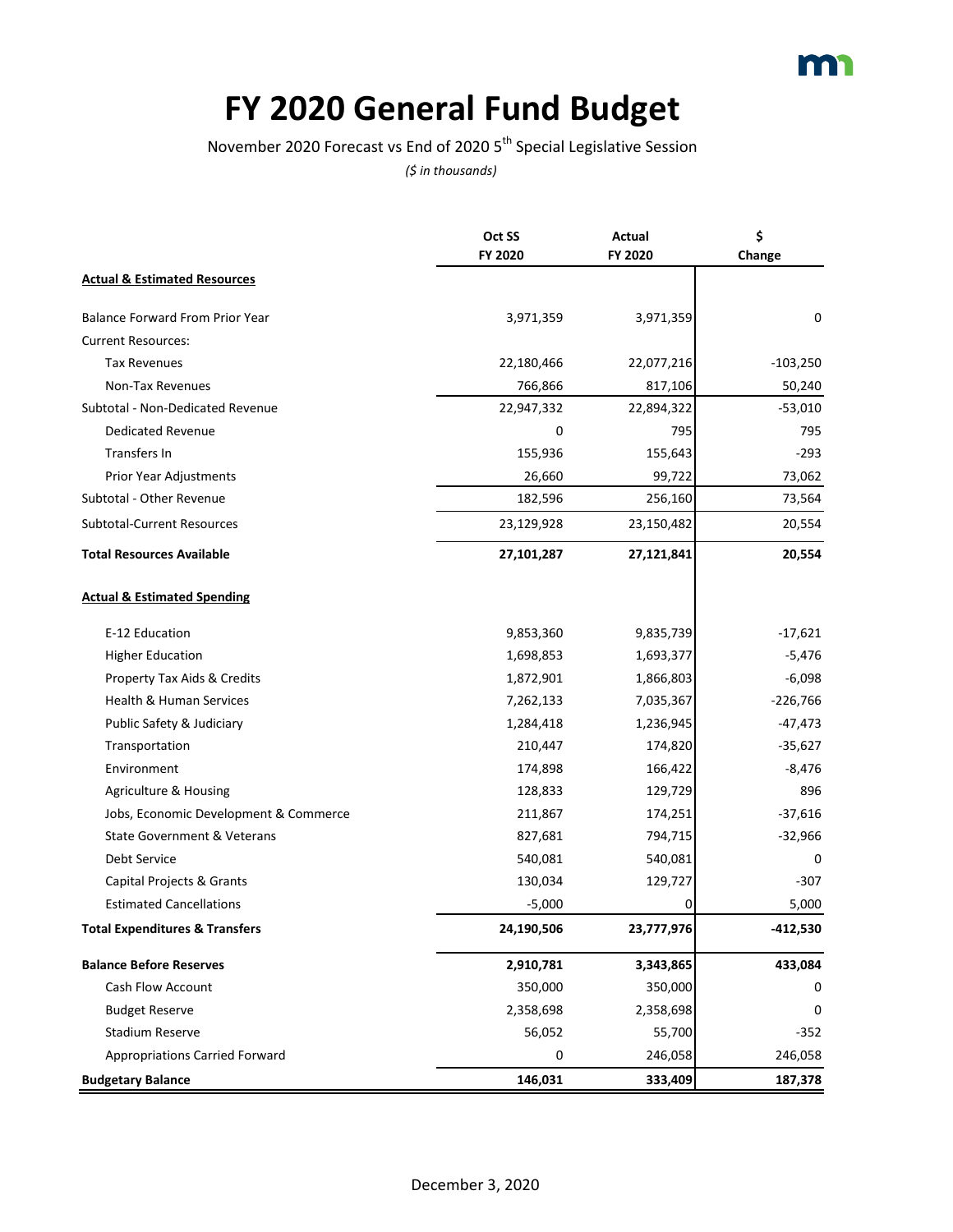

# **FY 2020-21 General Fund Budget**

#### November 2020 Forecast

|                                           | Actual     | Nov        | <b>Biennial Total</b> |
|-------------------------------------------|------------|------------|-----------------------|
|                                           | FY 2020    | FY 2021    | FY 2020-21            |
| <b>Actual &amp; Estimated Resources</b>   |            |            |                       |
| <b>Balance Forward From Prior Year</b>    | 3,971,359  | 3,343,865  | 3,971,359             |
| <b>Current Resources:</b>                 |            |            |                       |
| <b>Tax Revenues</b>                       | 22,077,216 | 22,757,721 | 44,834,937            |
| Non-Tax Revenues                          | 817,106    | 726,181    | 1,543,287             |
| Subtotal - Non-Dedicated Revenue          | 22,894,322 | 23,483,902 | 46,378,224            |
| <b>Dedicated Revenue</b>                  | 795        | 5          | 800                   |
| Transfers In                              | 155,643    | 429,440    | 585,083               |
| Prior Year Adjustments                    | 99,722     | 36,271     | 135,993               |
| Subtotal - Other Revenue                  | 256,160    | 465,716    | 721,876               |
| Subtotal-Current Resources                | 23,150,482 | 23,949,618 | 47,100,100            |
| <b>Total Resources Available</b>          | 27,121,841 | 27,293,483 | 51,071,459            |
| <b>Actual &amp; Estimated Spending</b>    |            |            |                       |
| E-12 Education                            | 9,835,739  | 10,045,163 | 19,880,902            |
| <b>Higher Education</b>                   | 1,693,377  | 1,713,752  | 3,407,129             |
| Property Tax Aids & Credits               | 1,866,803  | 2,038,528  | 3,905,331             |
| Health & Human Services                   | 7,035,367  | 6,736,780  | 13,772,147            |
| Public Safety & Judiciary                 | 1,236,945  | 1,325,253  | 2,562,198             |
| Transportation                            | 174,820    | 174,550    | 349,370               |
| Environment                               | 166,422    | 178,172    | 344,594               |
| Agriculture & Housing                     | 129,729    | 122,030    | 251,759               |
| Jobs, Economic Development & Commerce     | 174,251    | 192,727    | 366,978               |
| <b>State Government &amp; Veterans</b>    | 794,715    | 642,864    | 1,437,579             |
| Debt Service                              | 540,081    | 515,544    | 1,055,625             |
| Capital Projects & Grants                 | 129,727    | 179,130    | 308,857               |
| <b>Estimated Cancellations</b>            | 0          | $-15,000$  | $-15,000$             |
| <b>Total Expenditures &amp; Transfers</b> | 23,777,976 | 23,849,493 | 47,627,469            |
| <b>Balance Before Reserves</b>            | 3,343,865  | 3,443,990  | 3,443,990             |
| <b>Cash Flow Account</b>                  | 350,000    | 350,000    | 350,000               |
| <b>Budget Reserve</b>                     | 2,358,698  | 2,377,319  | 2,377,319             |
| <b>Stadium Reserve</b>                    | 55,700     | 80,861     | 80,861                |
| <b>Appropriations Carried Forward</b>     | 246,058    | 0          | 0                     |
| <b>Budgetary Balance</b>                  | 333,409    | 635,810    | 635,810               |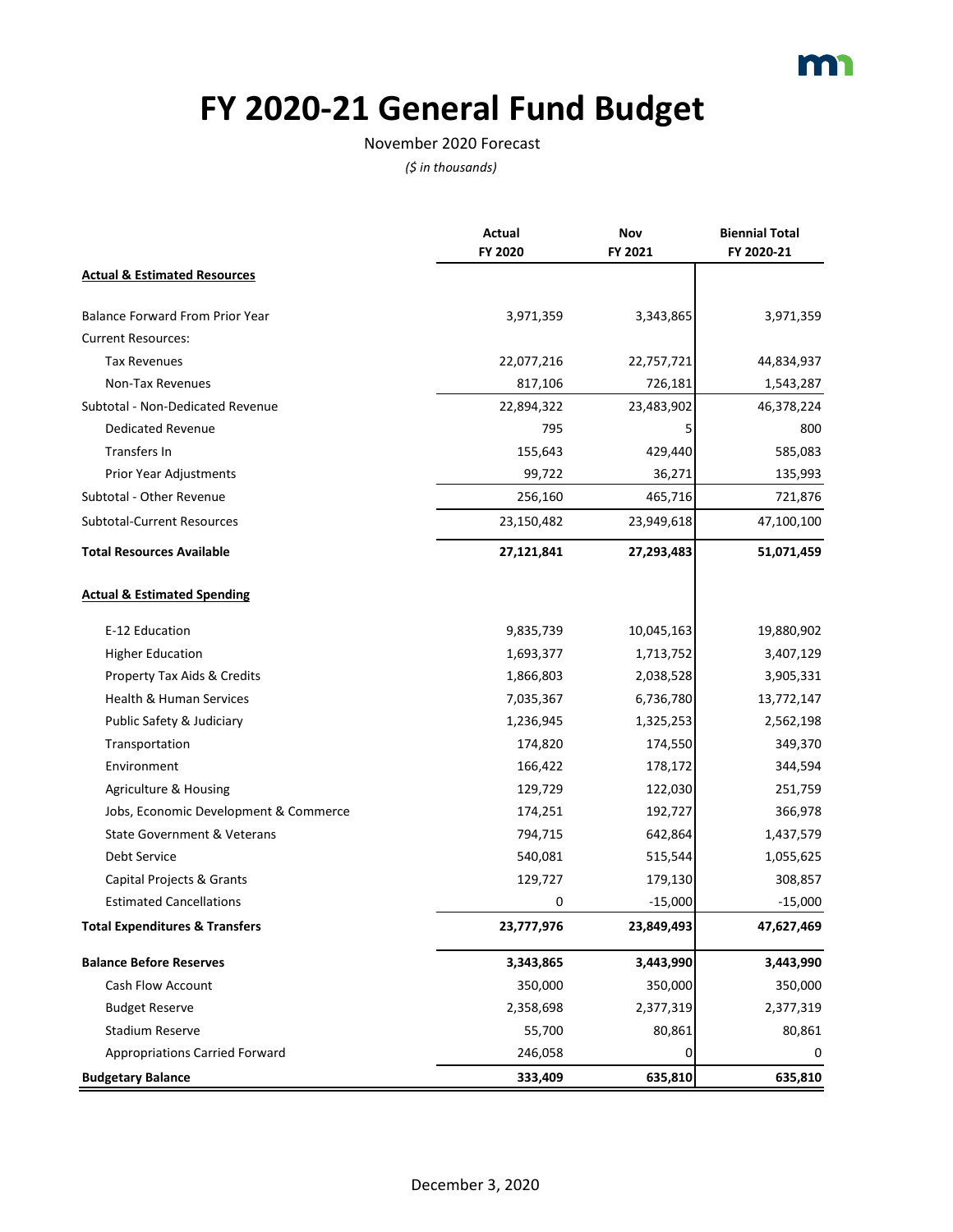

# **FY 2020-21 General Fund Budget**

November 2020 Forecast vs End of 2020 5<sup>th</sup> Special Legislative Session

|                                           | Oct SS       | Nov        | \$           |
|-------------------------------------------|--------------|------------|--------------|
|                                           | FY 2020-21   | FY 2020-21 | Change       |
| <b>Actual &amp; Estimated Resources</b>   |              |            |              |
| <b>Balance Forward From Prior Year</b>    | 3,971,359    | 3,971,359  | 0            |
| <b>Current Resources:</b>                 |              |            |              |
| <b>Tax Revenues</b>                       | 43,068,324   | 44,834,937 | 1,766,613    |
| Non-Tax Revenues                          | 1,485,614    | 1,543,287  | 57,673       |
| Subtotal - Non-Dedicated Revenue          | 44,553,938   | 46,378,224 | 1,824,286    |
| <b>Dedicated Revenue</b>                  | 0            | 800        | 800          |
| Transfers In                              | 570,986      | 585,083    | 14,097       |
| Prior Year Adjustments                    | 63,645       | 135,993    | 72,348       |
| Subtotal - Other Revenue                  | 634,631      | 721,876    | 87,245       |
| Subtotal-Current Resources                | 45,188,569   | 47,100,100 | 1,911,531    |
| <b>Total Resources Available</b>          | 49,159,928   | 51,071,459 | 1,911,531    |
| <b>Actual &amp; Estimated Spending</b>    |              |            |              |
| E-12 Education                            | 19,998,645   | 19,880,902 | $-117,743$   |
| <b>Higher Education</b>                   | 3,406,152    | 3,407,129  | 977          |
| Property Tax Aids & Credits               | 3,883,178    | 3,905,331  | 22,153       |
| Health & Human Services                   | 14,691,405   | 13,772,147 | $-919,258$   |
| Public Safety & Judiciary                 | 2,563,954    | 2,562,198  | $-1,756$     |
| Transportation                            | 352,796      | 349,370    | $-3,426$     |
| Environment                               | 344,292      | 344,594    | 302          |
| Agriculture & Housing                     | 248,959      | 251,759    | 2,800        |
| Jobs, Economic Development & Commerce     | 382,384      | 366,978    | $-15,406$    |
| State Government & Veterans               | 1,415,693    | 1,437,579  | 21,886       |
| <b>Debt Service</b>                       | 1,097,953    | 1,055,625  | $-42,328$    |
| Capital Projects & Grants                 | 314,834      | 308,857    | $-5,977$     |
| <b>Estimated Cancellations</b>            | $-20,000$    | $-15,000$  | 5,000        |
| <b>Total Expenditures &amp; Transfers</b> | 48,680,245   | 47,627,469 | $-1,052,776$ |
| <b>Balance Before Reserves</b>            | 479,683      | 3,443,990  | 2,964,307    |
| Cash Flow Account                         | 350,000      | 350,000    | 0            |
| <b>Budget Reserve</b>                     | 2,377,319    | 2,377,319  | 0            |
| Stadium Reserve                           | 66,255       | 80,861     | 14,606       |
| <b>Budgetary Balance</b>                  | $-2,313,891$ | 635,810    | 2,949,701    |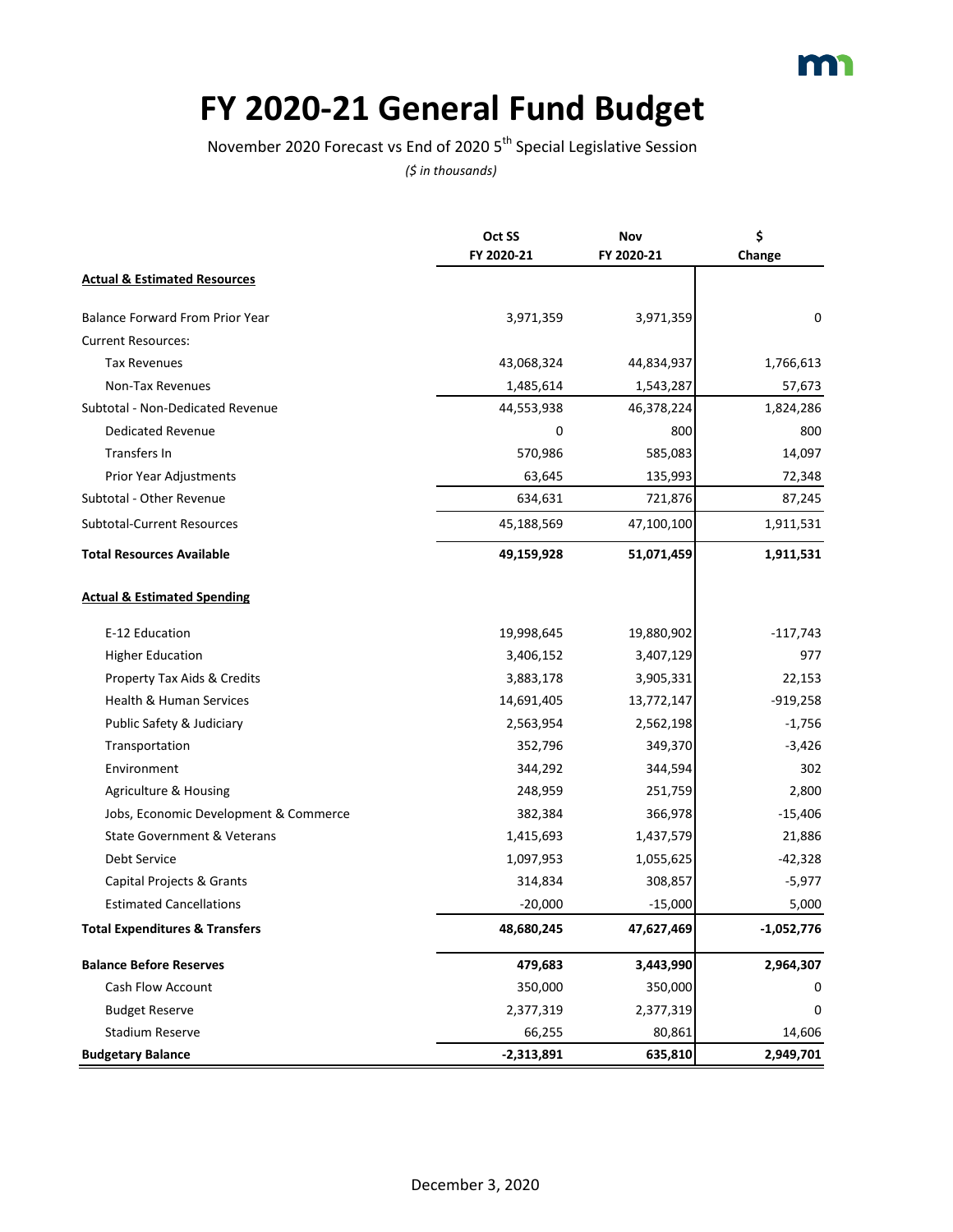### **Biennial Comparison**

#### November 2020 Forecast

|                                           | Actual<br>FY 2018-19 | Nov<br>FY 2020-21 | \$<br>Change |
|-------------------------------------------|----------------------|-------------------|--------------|
| <b>Actual &amp; Estimated Resources</b>   |                      |                   |              |
| <b>Balance Forward From Prior Year</b>    | 3,333,262            | 3,971,359         | 638,097      |
| <b>Current Resources:</b>                 |                      |                   |              |
| <b>Tax Revenues</b>                       | 43,847,316           | 44,834,937        | 987,621      |
| Non-Tax Revenues                          | 1,692,791            | 1,543,287         | $-149,504$   |
| Subtotal - Non-Dedicated Revenue          | 45,540,107           | 46,378,224        | 838,117      |
| <b>Dedicated Revenue</b>                  | 1,996                | 800               | $-1,196$     |
| Transfers In                              | 333,079              | 585,083           | 252,004      |
| Prior Year Adjustments                    | 164,293              | 135,993           | $-28,300$    |
| Subtotal - Other Revenue                  | 499,368              | 721,876           | 222,508      |
| <b>Subtotal-Current Resources</b>         | 46,039,475           | 47,100,100        | 1,060,625    |
| <b>Total Resources Available</b>          | 49,372,737           | 51,071,459        | 1,698,722    |
| <b>Actual &amp; Estimated Spending</b>    |                      |                   |              |
| E-12 Education                            | 18,820,859           | 19,880,902        | 1,060,043    |
| <b>Higher Education</b>                   | 3,293,649            | 3,407,129         | 113,480      |
| Property Tax Aids & Credits               | 3,650,488            | 3,905,331         | 254,843      |
| Health & Human Services                   | 13,298,218           | 13,772,147        | 473,929      |
| Public Safety & Judiciary                 | 2,356,579            | 2,562,198         | 205,619      |
| Transportation                            | 362,560              | 349,370           | $-13,190$    |
| Environment                               | 353,458              | 344,594           | $-8,864$     |
| Agriculture & Housing                     | 236,742              | 251,759           | 15,017       |
| Jobs, Economic Development & Commerce     | 425,357              | 366,978           | $-58,379$    |
| <b>State Government &amp; Veterans</b>    | 1,196,395            | 1,437,579         | 241,184      |
| Debt Service                              | 1,112,908            | 1,055,625         | $-57,283$    |
| Capital Projects & Grants                 | 294,104              | 308,857           | 14,753       |
| Other                                     | 47                   | 0                 | $-47$        |
| <b>Estimated Cancellations</b>            | 0                    | $-15,000$         | $-15,000$    |
| <b>Total Expenditures &amp; Transfers</b> | 45,401,364           | 47,627,469        | 2,226,105    |
| <b>Balance Before Reserves</b>            | 3,971,373            | 3,443,990         | -527,383     |
| Cash Flow Account                         | 350,000              | 350,000           | 0            |
| <b>Budget Reserve</b>                     | 2,074,733            | 2,377,319         | 302,586      |
| <b>Stadium Reserve</b>                    | 55,075               | 80,861            | 25,786       |
| <b>Appropriations Carried Forward</b>     | 70,978               | 0                 | $-70,978$    |
| <b>Budgetary Balance</b>                  | 1,420,587            | 635,810           | -784,777     |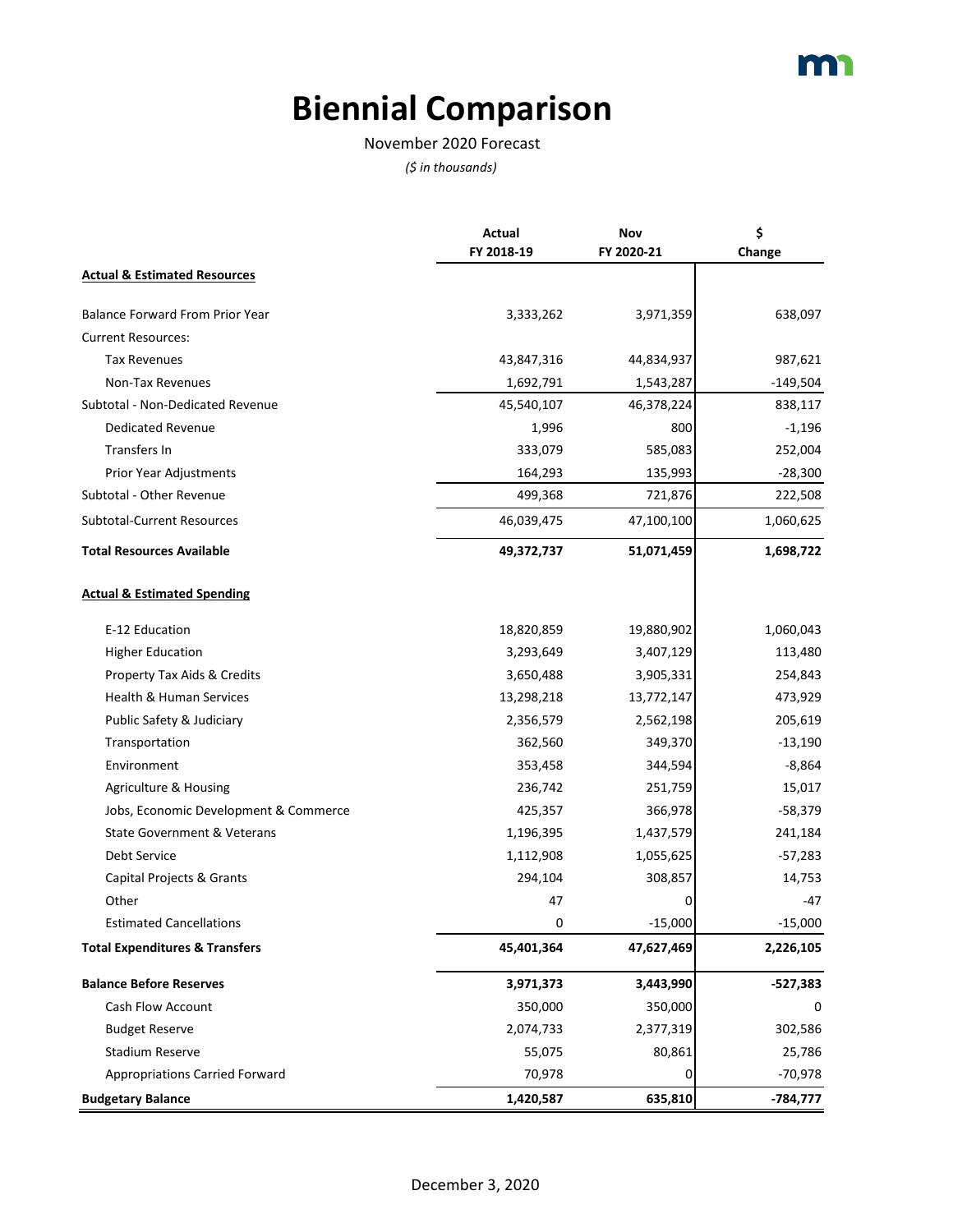

# **FY 2022-23 General Fund Budget**

#### November 2020 Forecast

|                                           | Nov<br>FY 2022 | Nov<br>FY 2023 | <b>Biennial Total</b><br>FY 2022-23 |
|-------------------------------------------|----------------|----------------|-------------------------------------|
| <b>Actual &amp; Estimated Resources</b>   |                |                |                                     |
| <b>Balance Forward From Prior Year</b>    | 3,443,990      | 2,398,591      | 3,443,990                           |
| <b>Current Resources:</b>                 |                |                |                                     |
| <b>Tax Revenues</b>                       | 23,408,950     | 24,292,895     | 47,701,845                          |
| Non-Tax Revenues                          | 706,151        | 712,692        | 1,418,843                           |
| Subtotal - Non-Dedicated Revenue          | 24,115,101     | 25,005,587     | 49,120,688                          |
| <b>Dedicated Revenue</b>                  | 5              | 5              | 10                                  |
| Transfers In                              | 149,147        | 149,277        | 298,424                             |
| Prior Year Adjustments                    | 37,406         | 37,406         | 74,812                              |
| Subtotal - Other Revenue                  | 186,558        | 186,688        | 373,246                             |
| <b>Subtotal-Current Resources</b>         | 24,301,659     | 25,192,275     | 49,493,934                          |
| <b>Total Resources Available</b>          | 27,745,649     | 27,590,866     | 52,937,924                          |
| <b>Actual &amp; Estimated Spending</b>    |                |                |                                     |
| E-12 Education                            | 10,189,537     | 10,401,834     | 20,591,371                          |
| <b>Higher Education</b>                   | 1,703,064      | 1,703,064      | 3,406,128                           |
| Property Tax Aids & Credits               | 2,087,224      | 2,112,313      | 4,199,537                           |
| Health & Human Services                   | 8,166,748      | 8,340,189      | 16,506,937                          |
| Public Safety & Judiciary                 | 1,268,931      | 1,268,932      | 2,537,863                           |
| Transportation                            | 124,996        | 124,556        | 249,552                             |
| Environment                               | 165,894        | 165,769        | 331,663                             |
| Agriculture & Housing                     | 121,421        | 121,421        | 242,842                             |
| Jobs, Economic Development & Commerce     | 154,252        | 160,956        | 315,208                             |
| <b>State Government &amp; Veterans</b>    | 586,063        | 588,575        | 1,174,638                           |
| Debt Service                              | 631,510        | 625,435        | 1,256,945                           |
| Capital Projects & Grants                 | 152,418        | 164,805        | 317,223                             |
| <b>Estimated Cancellations</b>            | $-5,000$       | $-15,000$      | $-20,000$                           |
| <b>Total Expenditures &amp; Transfers</b> | 25,347,058     | 25,762,849     | 51,109,907                          |
| <b>Balance Before Reserves</b>            | 2,398,591      | 1,828,017      | 1,828,017                           |
| Cash Flow Account                         | 350,000        | 350,000        | 350,000                             |
| <b>Budget Reserve</b>                     | 1,885,950      | 1,885,950      | 1,885,950                           |
| <b>Stadium Reserve</b>                    | 150,319        | 229,662        | 229,662                             |
| <b>Budgetary Balance</b>                  | 12,322         | $-637,595$     | -637,595                            |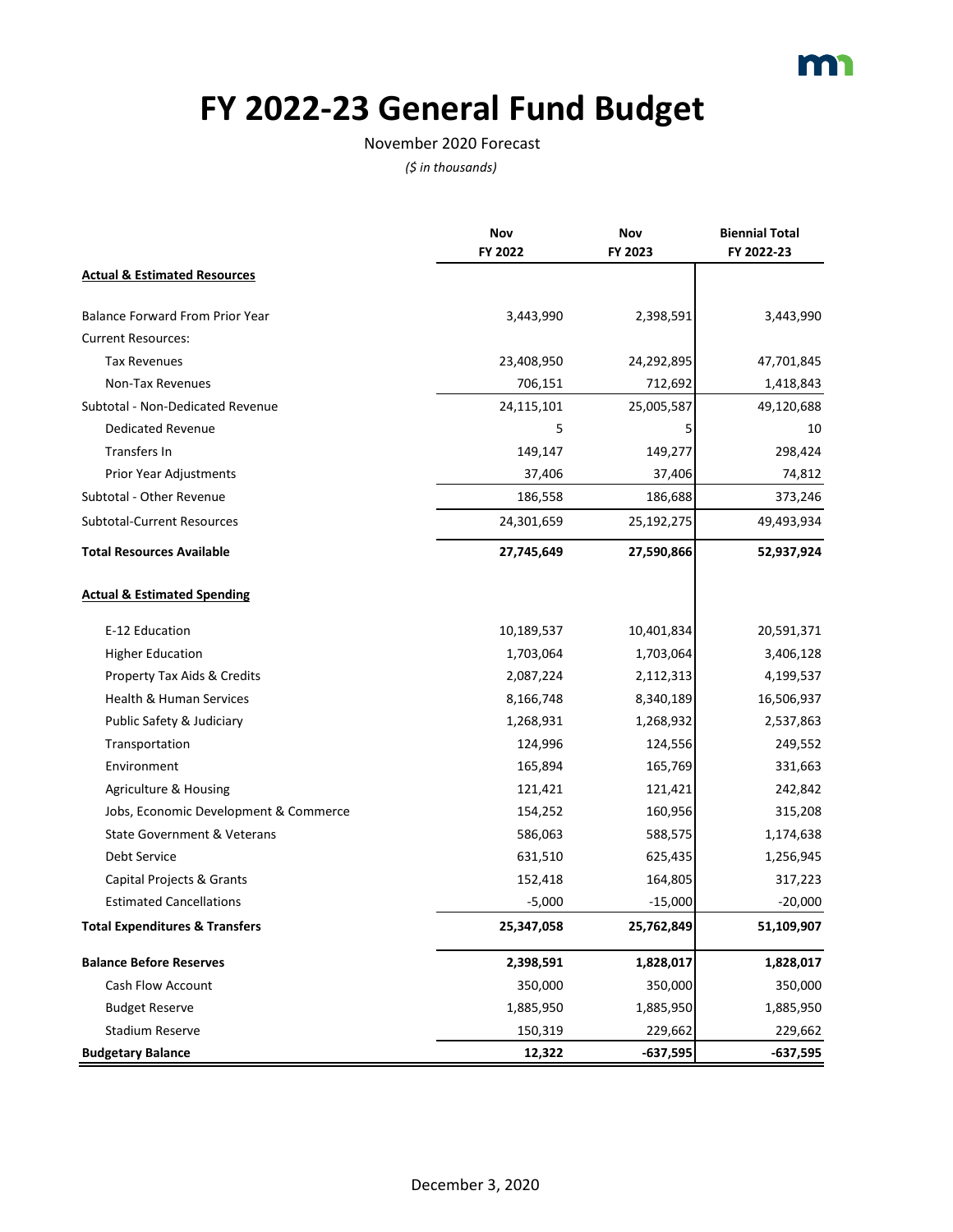### **Biennial Comparison**

#### November 2020 Forecast

|                                           | Nov<br>FY 2020-21 | Nov<br>FY 2022-23 | \$<br>Change |
|-------------------------------------------|-------------------|-------------------|--------------|
| <b>Actual &amp; Estimated Resources</b>   |                   |                   |              |
| <b>Balance Forward From Prior Year</b>    | 3,971,359         | 3,443,990         | -527,369     |
| <b>Current Resources:</b>                 |                   |                   |              |
| <b>Tax Revenues</b>                       | 44,834,937        | 47,701,845        | 2,866,908    |
| Non-Tax Revenues                          | 1,543,287         | 1,418,843         | $-124,444$   |
| Subtotal - Non-Dedicated Revenue          | 46,378,224        | 49,120,688        | 2,742,464    |
| <b>Dedicated Revenue</b>                  | 800               | 10                | $-790$       |
| Transfers In                              | 585,083           | 298,424           | $-286,659$   |
| Prior Year Adjustments                    | 135,993           | 74,812            | $-61,181$    |
| Subtotal - Other Revenue                  | 721,876           | 373,246           | $-348,630$   |
| <b>Subtotal-Current Resources</b>         | 47,100,100        | 49,493,934        | 2,393,834    |
| <b>Total Resources Available</b>          | 51,071,459        | 52,937,924        | 1,866,465    |
| <b>Actual &amp; Estimated Spending</b>    |                   |                   |              |
| E-12 Education                            | 19,880,902        | 20,591,371        | 710,469      |
| <b>Higher Education</b>                   | 3,407,129         | 3,406,128         | $-1,001$     |
| Property Tax Aids & Credits               | 3,905,331         | 4,199,537         | 294,206      |
| Health & Human Services                   | 13,772,147        | 16,506,937        | 2,734,790    |
| Public Safety & Judiciary                 | 2,562,198         | 2,537,863         | $-24,335$    |
| Transportation                            | 349,370           | 249,552           | $-99,818$    |
| Environment                               | 344,594           | 331,663           | $-12,931$    |
| Agriculture & Housing                     | 251,759           | 242,842           | $-8,917$     |
| Jobs, Economic Development & Commerce     | 366,978           | 315,208           | $-51,770$    |
| State Government & Veterans               | 1,437,579         | 1,174,638         | $-262,941$   |
| Debt Service                              | 1,055,625         | 1,256,945         | 201,320      |
| Capital Projects & Grants                 | 308,857           | 317,223           | 8,366        |
| <b>Estimated Cancellations</b>            | $-15,000$         | $-20,000$         | $-5,000$     |
| <b>Total Expenditures &amp; Transfers</b> | 47,627,469        | 51,109,907        | 3,482,438    |
| <b>Balance Before Reserves</b>            | 3,443,990         | 1,828,017         | $-1,615,973$ |
| Cash Flow Account                         | 350,000           | 350,000           | 0            |
| <b>Budget Reserve</b>                     | 2,377,319         | 1,885,950         | -491,369     |
| Stadium Reserve                           | 80,861            | 229,662           | 148,801      |
| <b>Budgetary Balance</b>                  | 635,810           | $-637,595$        | $-1,273,405$ |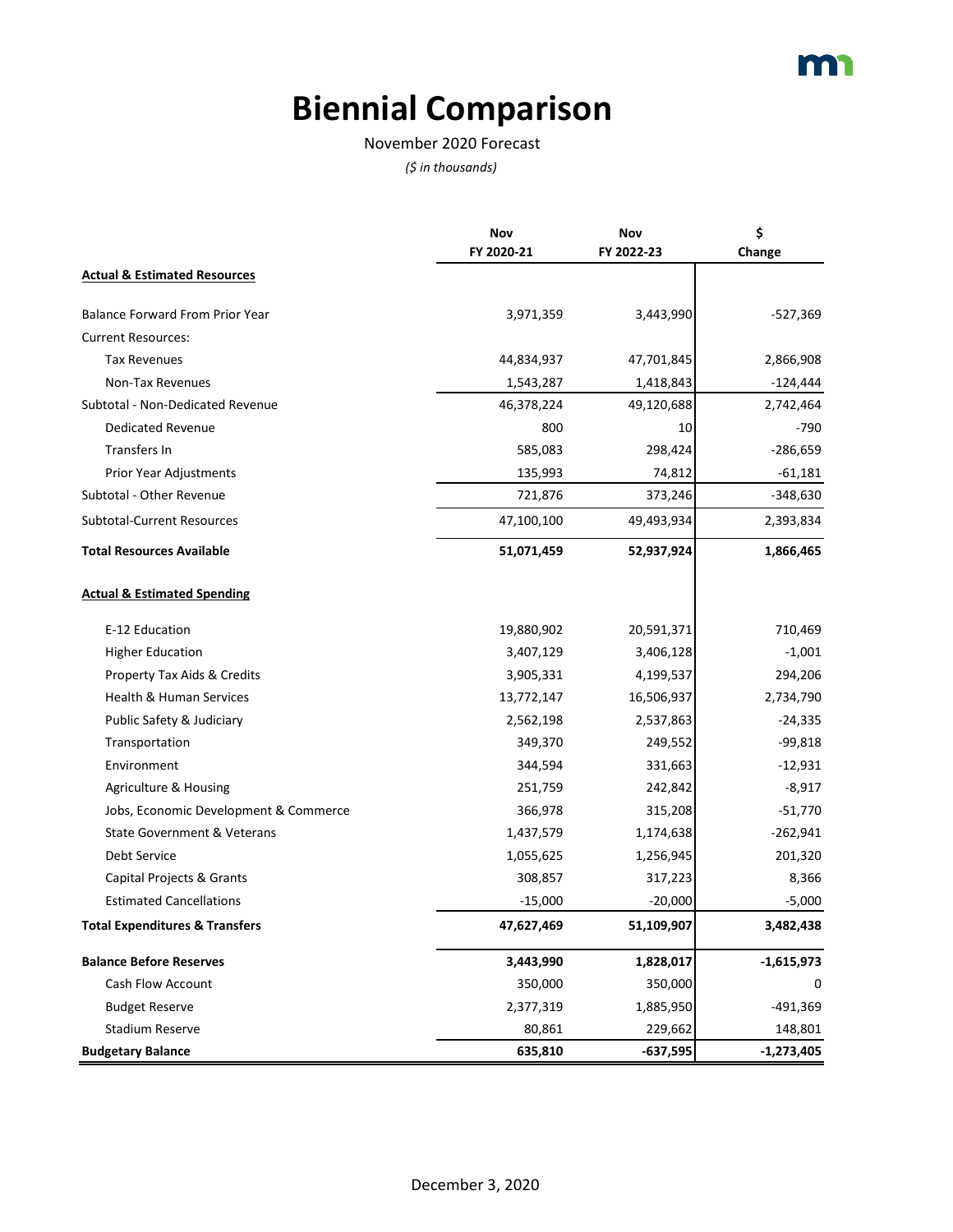

### **FY 2022-23 General Fund Budget**

November 2020 Forecast vs End of 2020 5<sup>th</sup> Special Legislative Session

|                                           | Oct SS       | Nov        | \$           |
|-------------------------------------------|--------------|------------|--------------|
|                                           | FY 2022-23   | FY 2022-23 | Change       |
| <b>Actual &amp; Estimated Resources</b>   |              |            |              |
| Balance Forward From Prior Year           | 479,683      | 3,443,990  | 2,964,307    |
| <b>Current Resources:</b>                 |              |            |              |
| <b>Tax Revenues</b>                       | 44,880,975   | 47,701,845 | 2,820,870    |
| Non-Tax Revenues                          | 1,390,004    | 1,418,843  | 28,839       |
| Subtotal - Non-Dedicated Revenue          | 46,270,979   | 49,120,688 | 2,849,709    |
| <b>Dedicated Revenue</b>                  | 0            | 10         | 10           |
| Transfers In                              | 178,222      | 298,424    | 120,202      |
| Prior Year Adjustments                    | 74,486       | 74,812     | 326          |
| Subtotal - Other Revenue                  | 252,708      | 373,246    | 120,538      |
| Subtotal-Current Resources                | 46,523,687   | 49,493,934 | 2,970,247    |
| <b>Total Resources Available</b>          | 47,003,370   | 52,937,924 | 5,934,554    |
| <b>Actual &amp; Estimated Spending</b>    |              |            |              |
| E-12 Education                            | 20,744,889   | 20,591,371 | $-153,518$   |
| <b>Higher Education</b>                   | 3,406,128    | 3,406,128  | 0            |
| Property Tax Aids & Credits               | 4,170,073    | 4,199,537  | 29,464       |
| Health & Human Services                   | 16,757,172   | 16,506,937 | $-250,235$   |
| Public Safety & Judiciary                 | 2,542,386    | 2,537,863  | $-4,523$     |
| Transportation                            | 249,552      | 249,552    | <sup>0</sup> |
| Environment                               | 332,276      | 331,663    | $-613$       |
| Agriculture & Housing                     | 242,842      | 242,842    | 0            |
| Jobs, Economic Development & Commerce     | 329,082      | 315,208    | $-13,874$    |
| <b>State Government &amp; Veterans</b>    | 1,172,213    | 1,174,638  | 2,425        |
| Debt Service                              | 1,276,337    | 1,256,945  | $-19,392$    |
| Capital Projects & Grants                 | 316,412      | 317,223    | 811          |
| <b>Estimated Cancellations</b>            | $-20,000$    | $-20,000$  | 0            |
| <b>Total Expenditures &amp; Transfers</b> | 51,519,362   | 51,109,907 | -409,455     |
| <b>Balance Before Reserves</b>            | $-4,515,992$ | 1,828,017  | 6,344,009    |
| Cash Flow Account                         | 350,000      | 350,000    | 0            |
| <b>Budget Reserve</b>                     | 1,885,950    | 1,885,950  | 0            |
| <b>Stadium Reserve</b>                    | 100,942      | 229,662    | 128,720      |
| <b>Budgetary Balance</b>                  | $-6,852,884$ | $-637,595$ | 6,215,289    |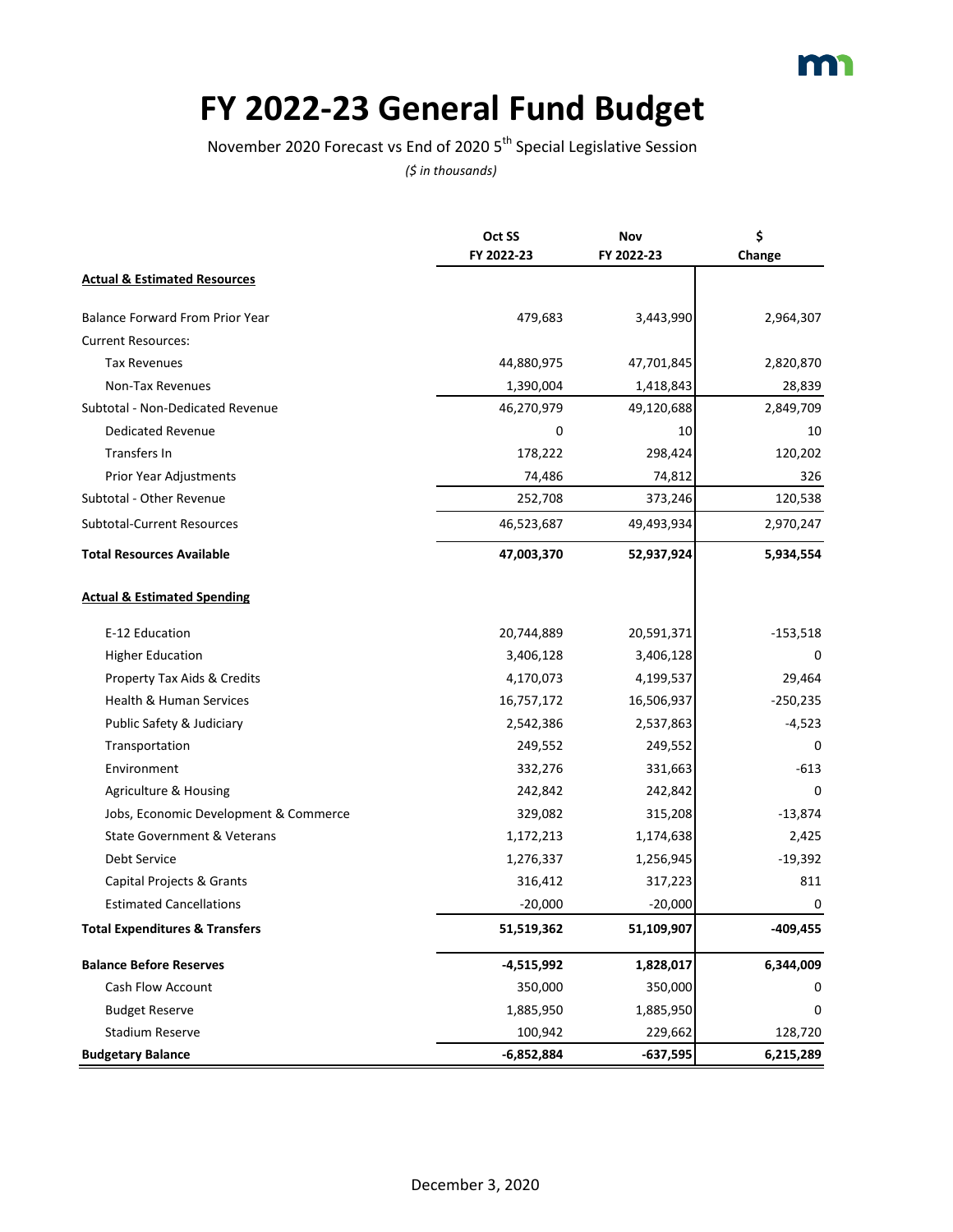

# **FY 2024-25 General Fund Budget**

#### November 2020 Forecast

|                                           | Nov<br>FY 2024 | Nov<br>FY 2025 | <b>Biennial Total</b><br>FY 2022-23 |
|-------------------------------------------|----------------|----------------|-------------------------------------|
| <b>Actual &amp; Estimated Resources</b>   |                |                |                                     |
| <b>Balance Forward From Prior Year</b>    | 1,828,017      | 1,451,802      | 1,828,017                           |
| <b>Current Resources:</b>                 |                |                |                                     |
| <b>Tax Revenues</b>                       | 25,271,955     | 26,141,976     | 51,413,931                          |
| Non-Tax Revenues                          | 711,927        | 708,557        | 1,420,484                           |
| Subtotal - Non-Dedicated Revenue          | 25,983,882     | 26,850,533     | 52,834,415                          |
| <b>Dedicated Revenue</b>                  | 5              | 5              | 10                                  |
| Transfers In                              | 148,782        | 27,251         | 176,033                             |
| Prior Year Adjustments                    | 37,406         | 37,406         | 74,812                              |
| Subtotal - Other Revenue                  | 186,193        | 64,662         | 250,855                             |
| Subtotal-Current Resources                | 26,170,075     | 26,915,195     | 53,085,270                          |
| <b>Total Resources Available</b>          | 27,998,092     | 28,366,997     | 54,913,287                          |
| <b>Actual &amp; Estimated Spending</b>    |                |                |                                     |
| E-12 Education                            | 10,580,361     | 10,732,110     | 21,312,471                          |
| <b>Higher Education</b>                   | 1,702,914      | 1,702,914      | 3,405,828                           |
| Property Tax Aids & Credits               | 2,159,185      | 2,195,472      | 4,354,657                           |
| Health & Human Services                   | 8,859,033      | 9,228,593      | 18,087,626                          |
| Public Safety & Judiciary                 | 1,268,932      | 1,268,932      | 2,537,864                           |
| Transportation                            | 124,556        | 124,556        | 249,112                             |
| Environment                               | 165,651        | 165,467        | 331,118                             |
| Agriculture & Housing                     | 121,421        | 121,421        | 242,842                             |
| Jobs, Economic Development & Commerce     | 164,197        | 163,152        | 327,349                             |
| <b>State Government &amp; Veterans</b>    | 596,625        | 588,799        | 1,185,424                           |
| Debt Service                              | 638,836        | 643,718        | 1,282,554                           |
| Capital Projects & Grants                 | 169,579        | 170,630        | 340,209                             |
| <b>Estimated Cancellations</b>            | $-5,000$       | $-15,000$      | $-20,000$                           |
| <b>Total Expenditures &amp; Transfers</b> | 26,546,290     | 27,090,764     | 53,637,054                          |
| <b>Balance Before Reserves</b>            | 1,451,802      | 1,276,233      | 1,276,233                           |
| Cash Flow Account                         | 350,000        | 350,000        | 350,000                             |
| <b>Budget Reserve</b>                     | 1,885,950      | 1,885,950      | 1,885,950                           |
| <b>Stadium Reserve</b>                    | 319,182        | 418,674        | 418,674                             |
| <b>Budgetary Balance</b>                  | $-1,103,330$   | $-1,378,391$   | $-1,378,391$                        |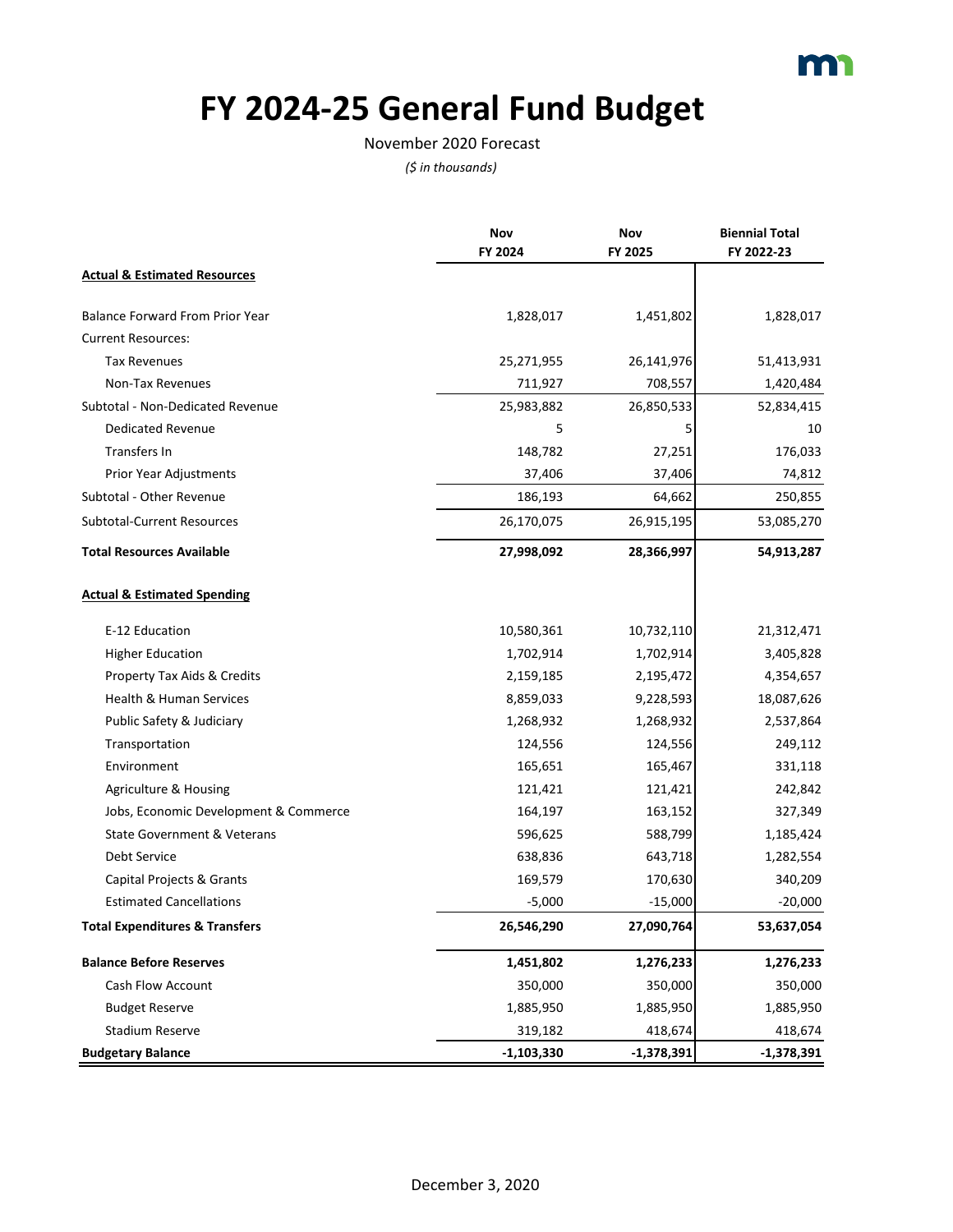### **Biennial Comparison**

#### November 2020 Forecast

|                                           | Nov<br>FY 2022-23 | Nov<br>FY 2024-25 | \$<br>Change |
|-------------------------------------------|-------------------|-------------------|--------------|
| <b>Actual &amp; Estimated Resources</b>   |                   |                   |              |
| <b>Balance Forward From Prior Year</b>    | 3,443,990         | 1,828,017         | $-1,615,973$ |
| <b>Current Resources:</b>                 |                   |                   |              |
| <b>Tax Revenues</b>                       | 47,701,845        | 51,413,931        | 3,712,086    |
| Non-Tax Revenues                          | 1,418,843         | 1,420,484         | 1,641        |
| Subtotal - Non-Dedicated Revenue          | 49,120,688        | 52,834,415        | 3,713,727    |
| <b>Dedicated Revenue</b>                  | 10                | 10                | 0            |
| Transfers In                              | 298,424           | 176,033           | $-122,391$   |
| Prior Year Adjustments                    | 74,812            | 74,812            | 0            |
| Subtotal - Other Revenue                  | 373,246           | 250,855           | $-122,391$   |
| <b>Subtotal-Current Resources</b>         | 49,493,934        | 53,085,270        | 3,591,336    |
| <b>Total Resources Available</b>          | 52,937,924        | 54,913,287        | 1,975,363    |
| <b>Actual &amp; Estimated Spending</b>    |                   |                   |              |
| E-12 Education                            | 20,591,371        | 21,312,471        | 721,100      |
| <b>Higher Education</b>                   | 3,406,128         | 3,405,828         | $-300$       |
| Property Tax Aids & Credits               | 4,199,537         | 4,354,657         | 155,120      |
| Health & Human Services                   | 16,506,937        | 18,087,626        | 1,580,689    |
| Public Safety & Judiciary                 | 2,537,863         | 2,537,864         | 1            |
| Transportation                            | 249,552           | 249,112           | -440         |
| Environment                               | 331,663           | 331,118           | $-545$       |
| Agriculture & Housing                     | 242,842           | 242,842           | $\Omega$     |
| Jobs, Economic Development & Commerce     | 315,208           | 327,349           | 12,141       |
| <b>State Government &amp; Veterans</b>    | 1,174,638         | 1,185,424         | 10,786       |
| Debt Service                              | 1,256,945         | 1,282,554         | 25,609       |
| Capital Projects & Grants                 | 317,223           | 340,209           | 22,986       |
| <b>Estimated Cancellations</b>            | $-20,000$         | $-20,000$         | 0            |
| <b>Total Expenditures &amp; Transfers</b> | 51,109,907        | 53,637,054        | 2,527,147    |
| <b>Balance Before Reserves</b>            | 1,828,017         | 1,276,233         | $-551,784$   |
| <b>Cash Flow Account</b>                  | 350,000           | 350,000           | 0            |
| <b>Budget Reserve</b>                     | 1,885,950         | 1,885,950         | 0            |
| <b>Stadium Reserve</b>                    | 229,662           | 418,674           | 189,012      |
| <b>Budgetary Balance</b>                  | $-637,595$        | $-1,378,391$      | $-740,796$   |